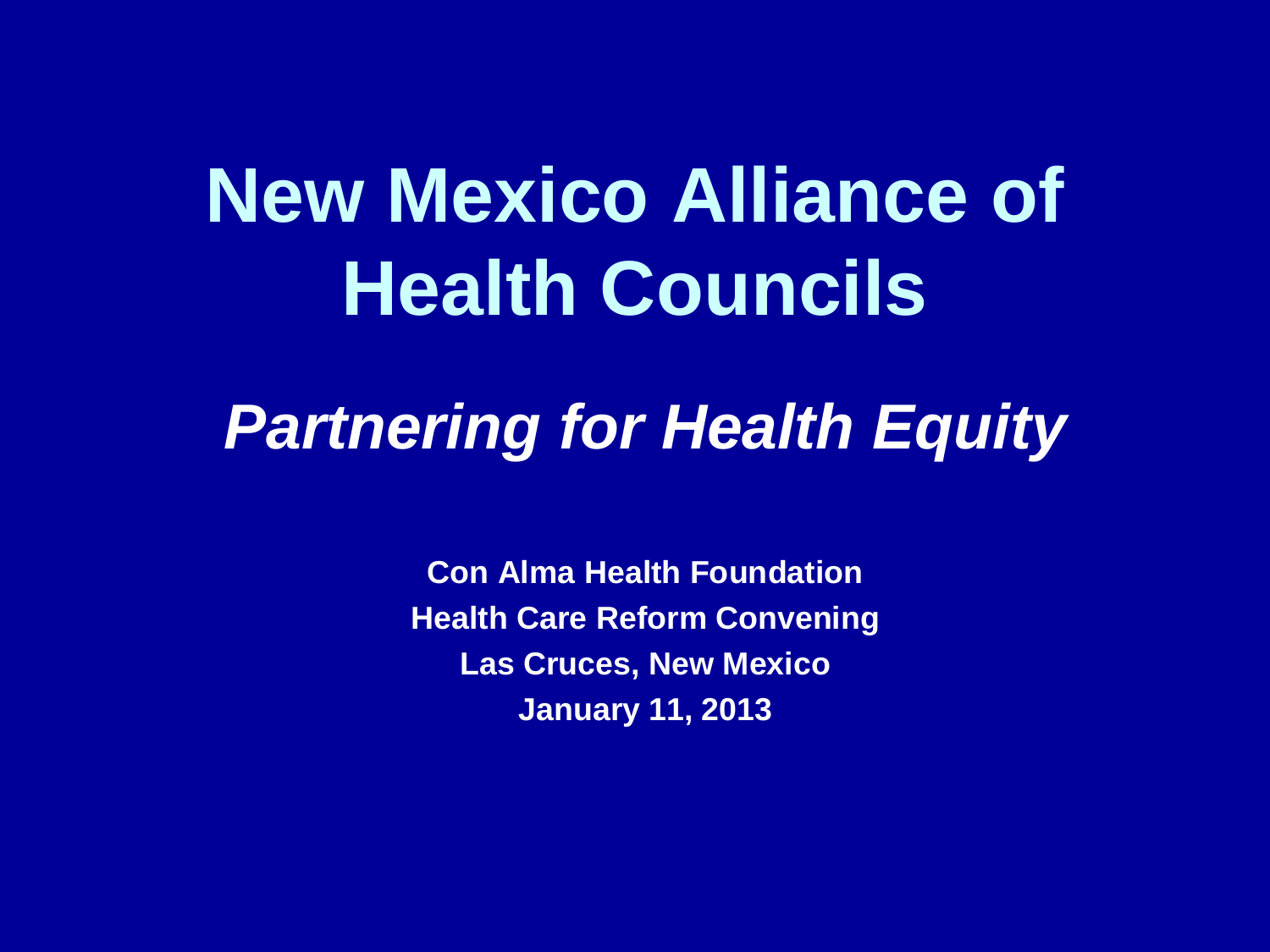# **New Mexico's Health Councils**

- 20 years of community-based health planning and assessment
- Created under 1992 Maternal and Child health plan Act
- State-funded until 2012
- 33 counties, 5 tribal communities
- Essential part of NM public health system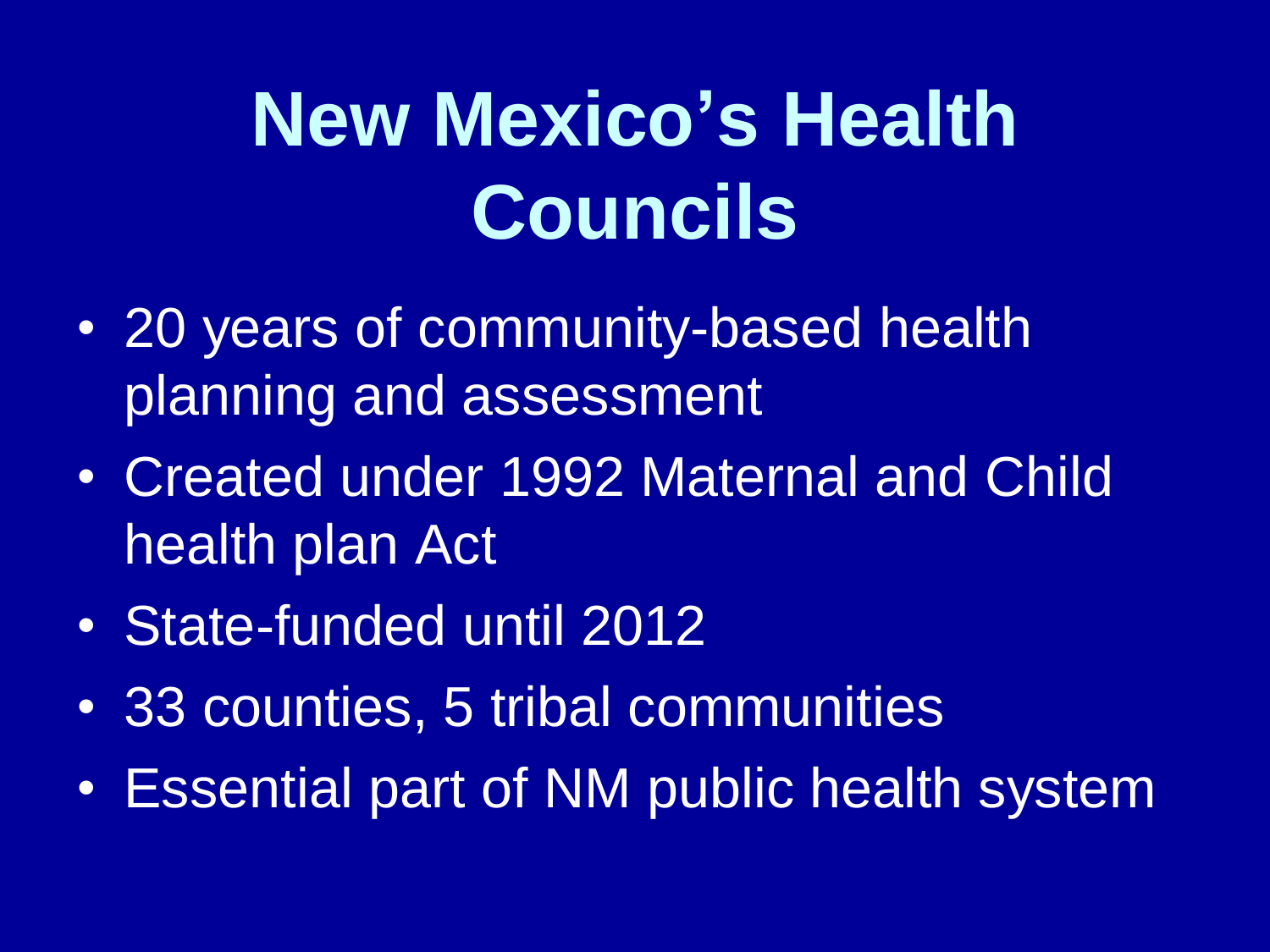# **Health Councils are unique to New Mexico:**

- **Non-categorical health coalitions**
- **Community health assessments**
- **Long-range health plans**
- **Community action: Locally-determined health priorities**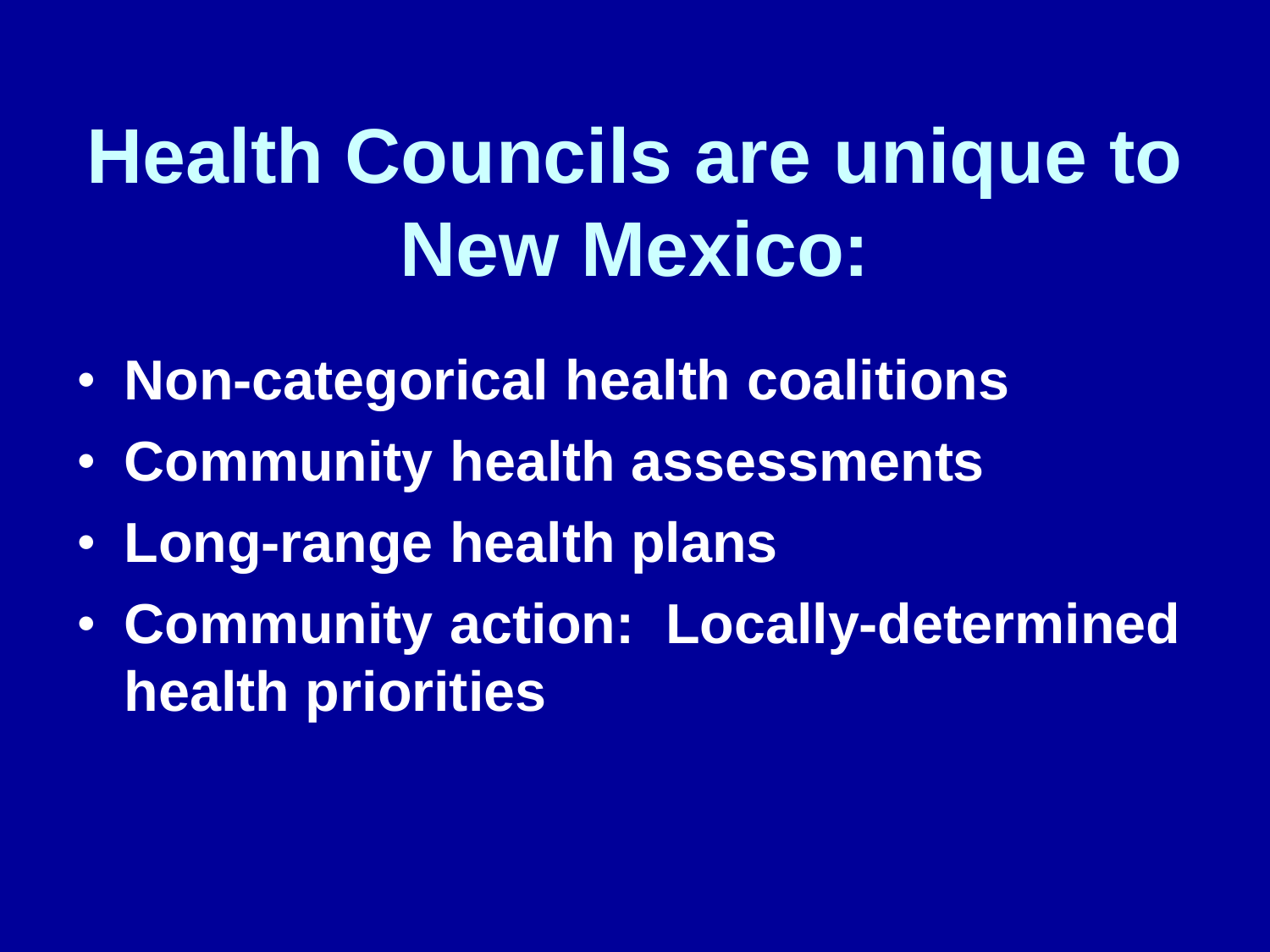## Health Council Priorities, 2010:

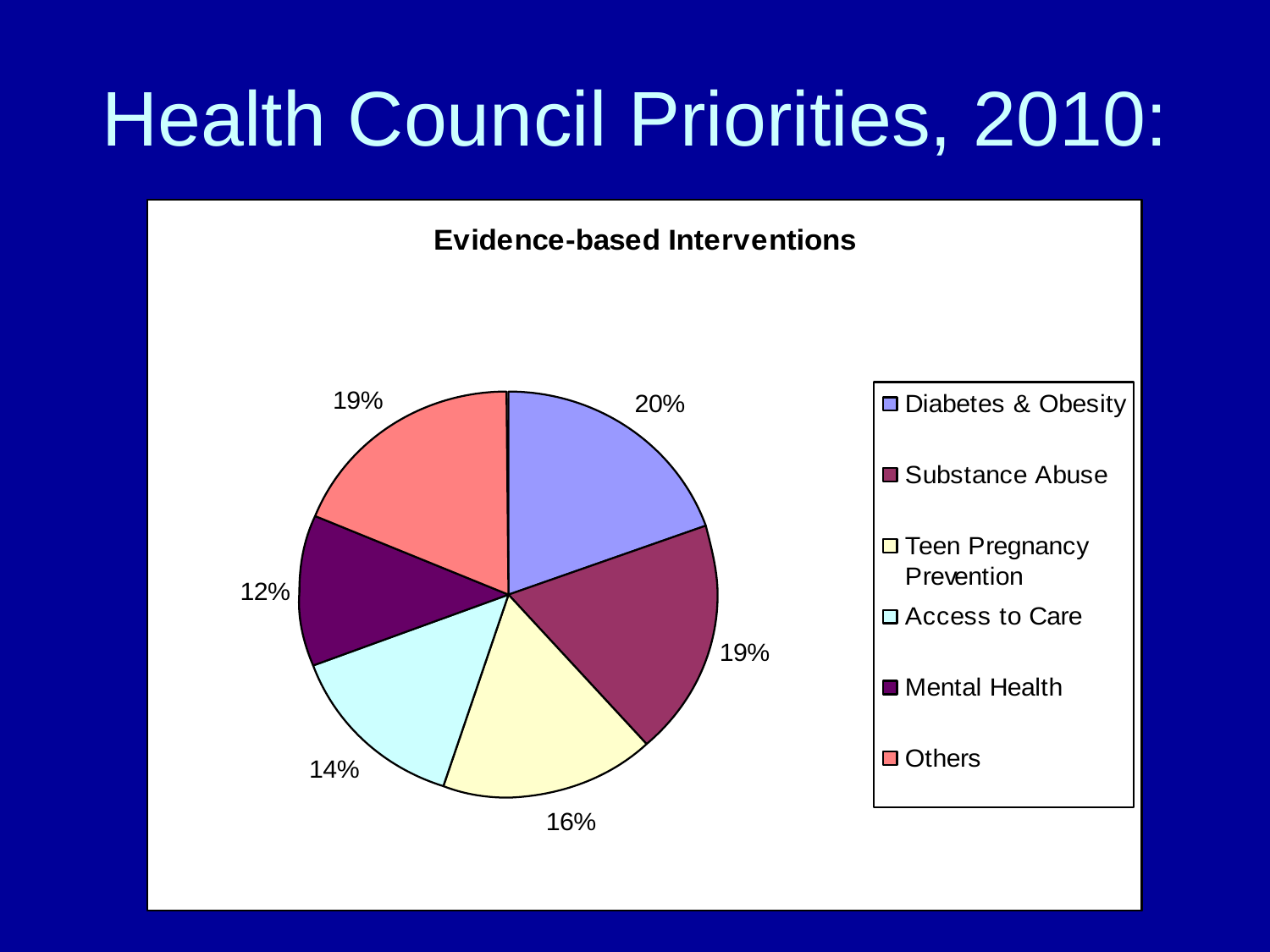**Systems-level Outcomes:** □ Change policies **Build networks and coalitions** Develop joint programs **□ Leverage funding** □ Coordinate programs and services (reduce duplication, gaps in services)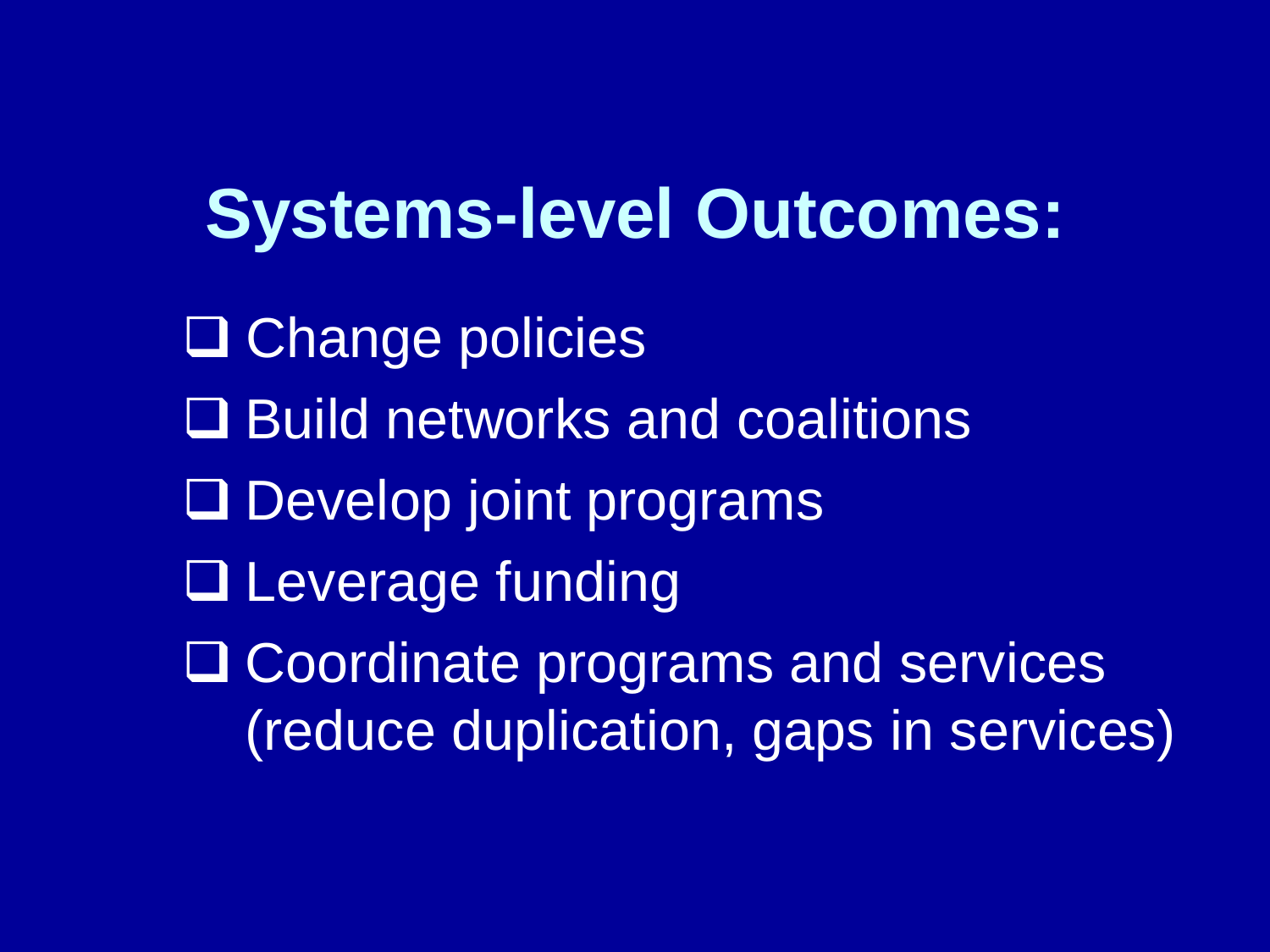# **Current Status of Health Councils (2011):**

- 80% active (30 councils)
- 80% of those had some funding
- 22 had a paid coordinator
- 8 had a volunteer coordinator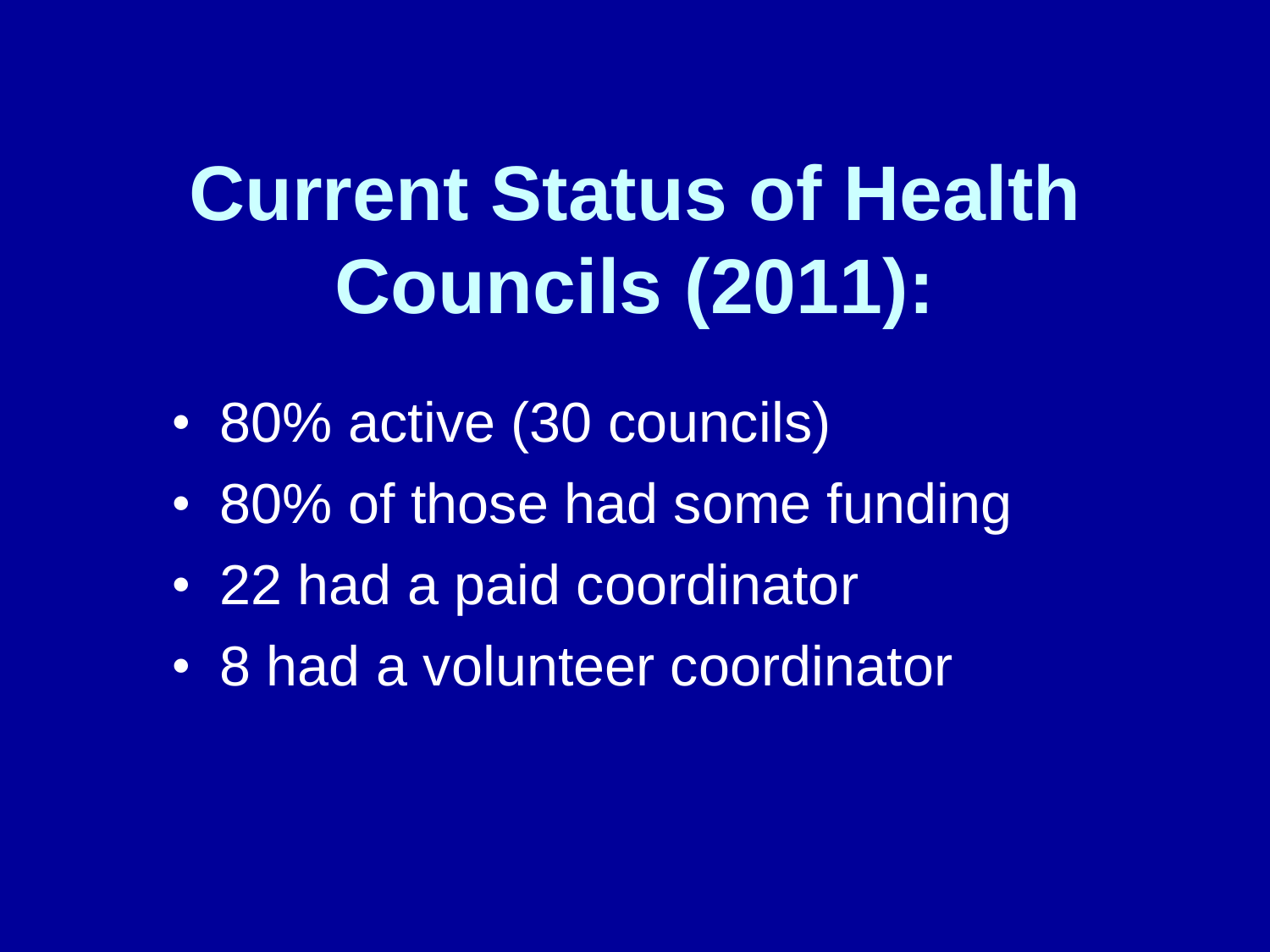# **NM Alliance of Health Councils**

□ Originally MCH Council Association September 2010 Convening:

- *Need for unified voice*
- *Advocate for health council funding*
- *Need to build capacity, strengthen communities*

Alliance created, early 2011

□ Part-time coordinator (CAHF grant)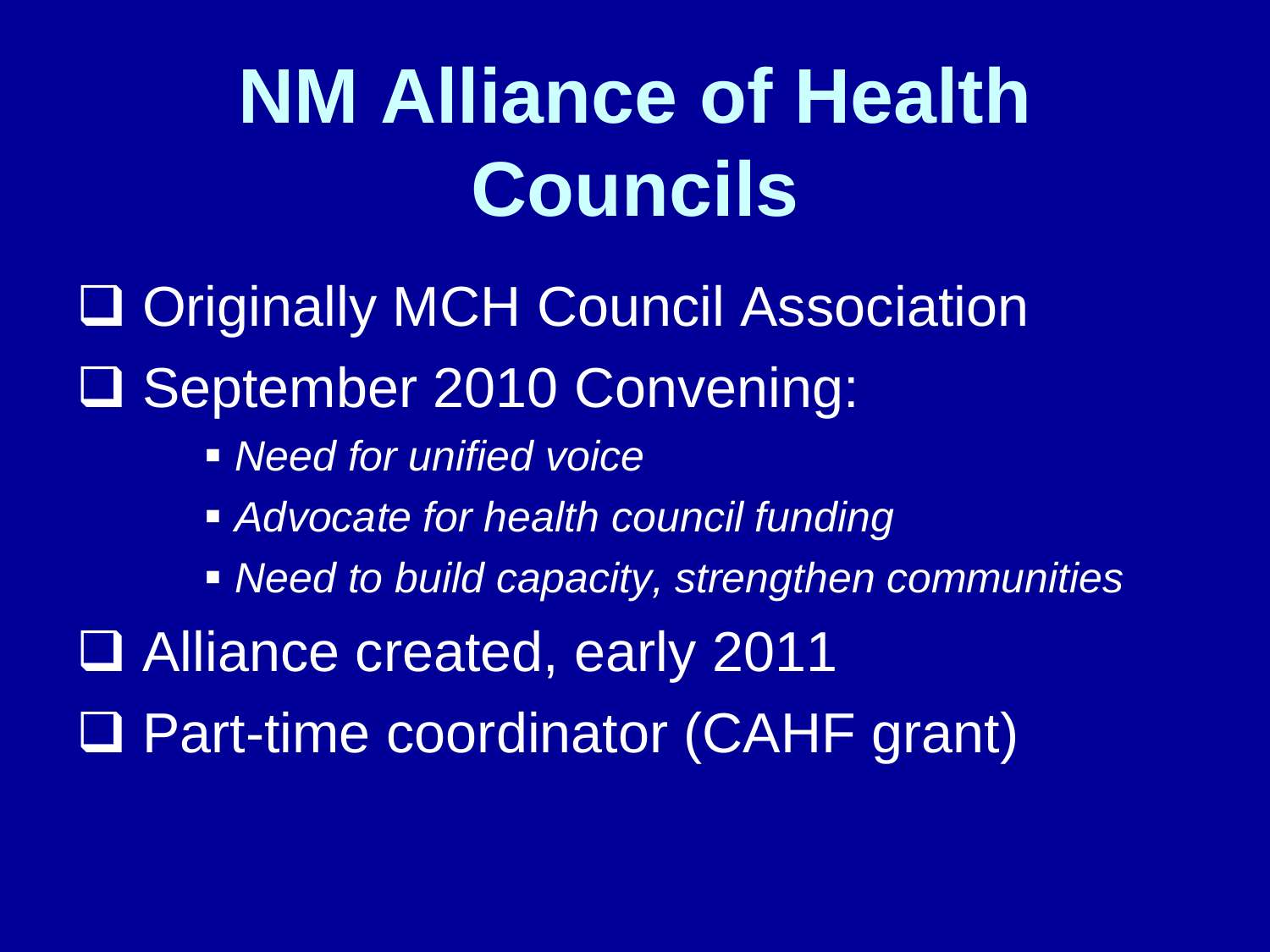#### **Alliance Structure**

#### • **General membership:**

*Health councils, coalitions, organizations, individuals, etc.*

• **Steering Committee:** 

*Health Councils (voting members)*

• **Executive Committee:** 

*7-9 elected members (plus ex-officio)*

• **Committees:** 

*Policy, Resource Development, Capacity-building*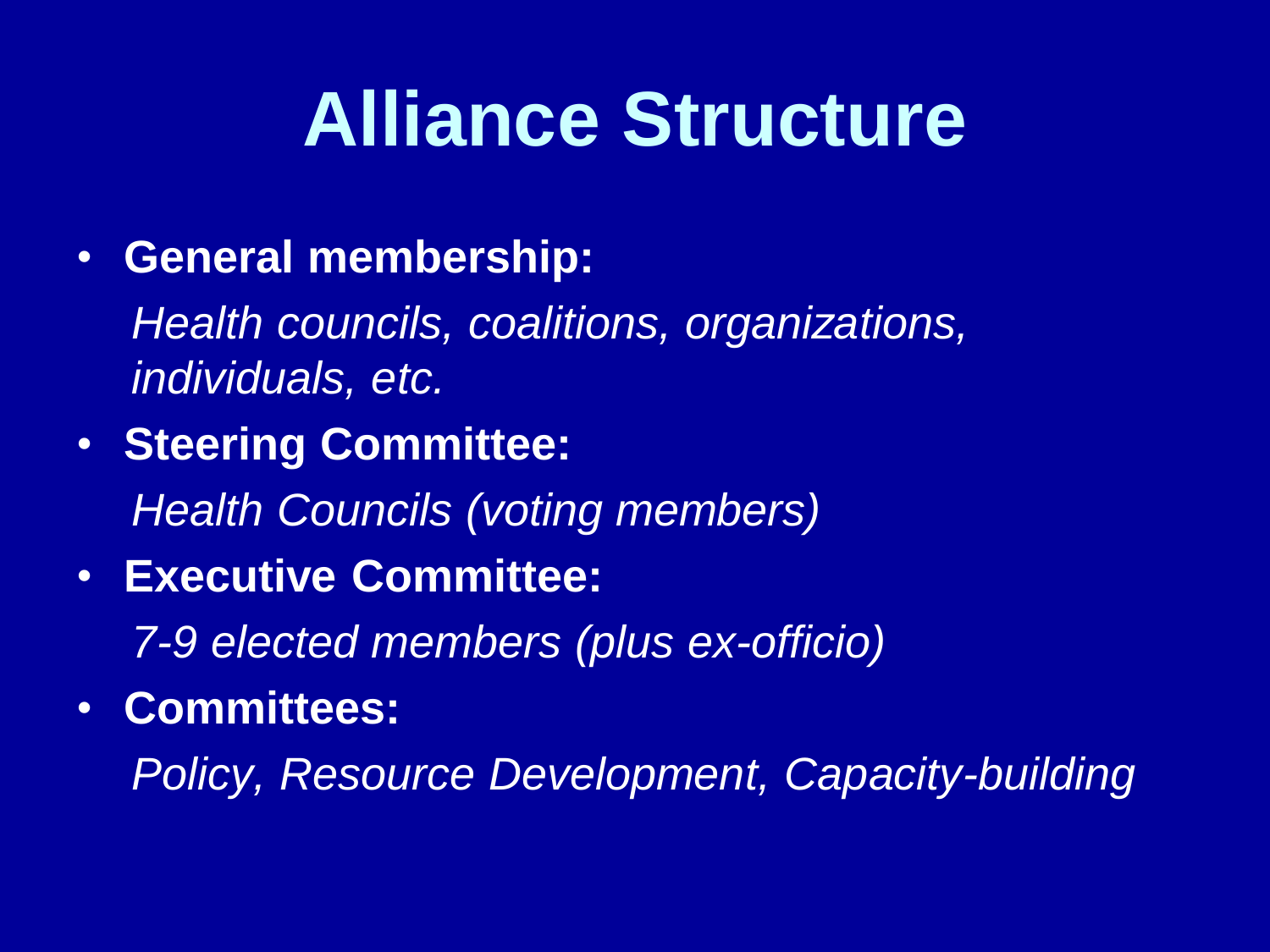#### **Current Alliance Activities**

- Restoration of Funding
- Strengthening of the health councils
- Strengthening of the Alliance
- Work with Health Equity Partnership